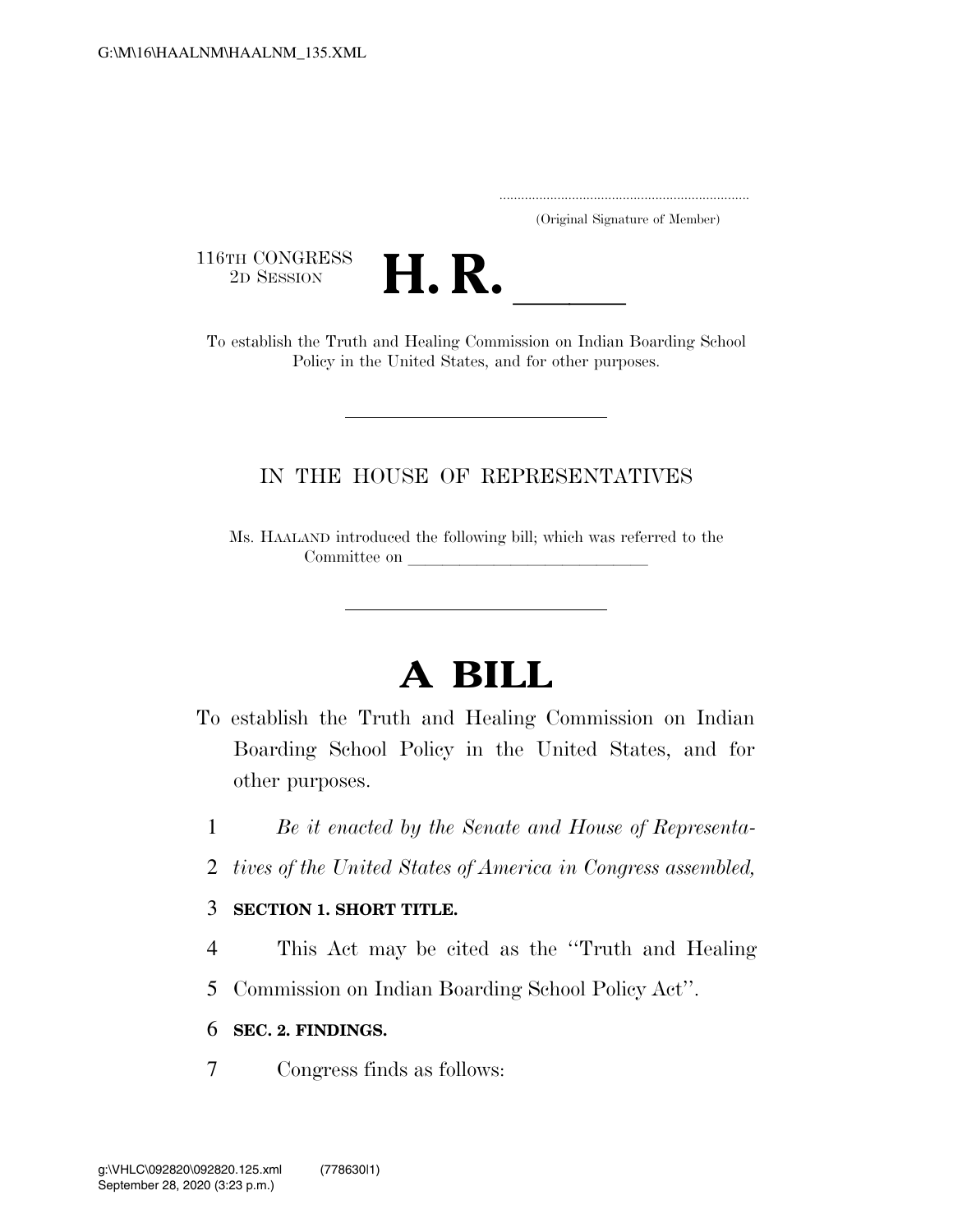(1) The Indian Boarding School Policy was adopted by the United States Government to strip American Indian and Alaska Native (AI/AN) chil- dren of their indigenous identities, beliefs, and tradi- tional languages to assimilate them into White American culture through federally funded Chris- tian-run schools, which had the effect of cultural genocide.

 (2) For nearly a century, between 1869 and the 1960s, the Federal Government implemented the In- dian Boarding School Policy. This policy authorized the forced removal of hundreds of thousands of AI/ AN children, as young as 5 years old, relocating them from their homes in Tribal communities to one of the 367 Indian Boarding Schools across 30 States.

 (3) By 1926, nearly 83 percent of AI/AN school-age children were enrolled in Indian boarding schools in the United States. However, because near-20 ly 62 percent of the school records have been lost or destroyed, the full extent of the Federal Indian boarding school policy has not been identified.

 (4) Gen. Richard Henry Pratt, the founder and superintendent of the Carlisle Indian Industrial School in Carlisle, Pennsylvania, stated the ethos of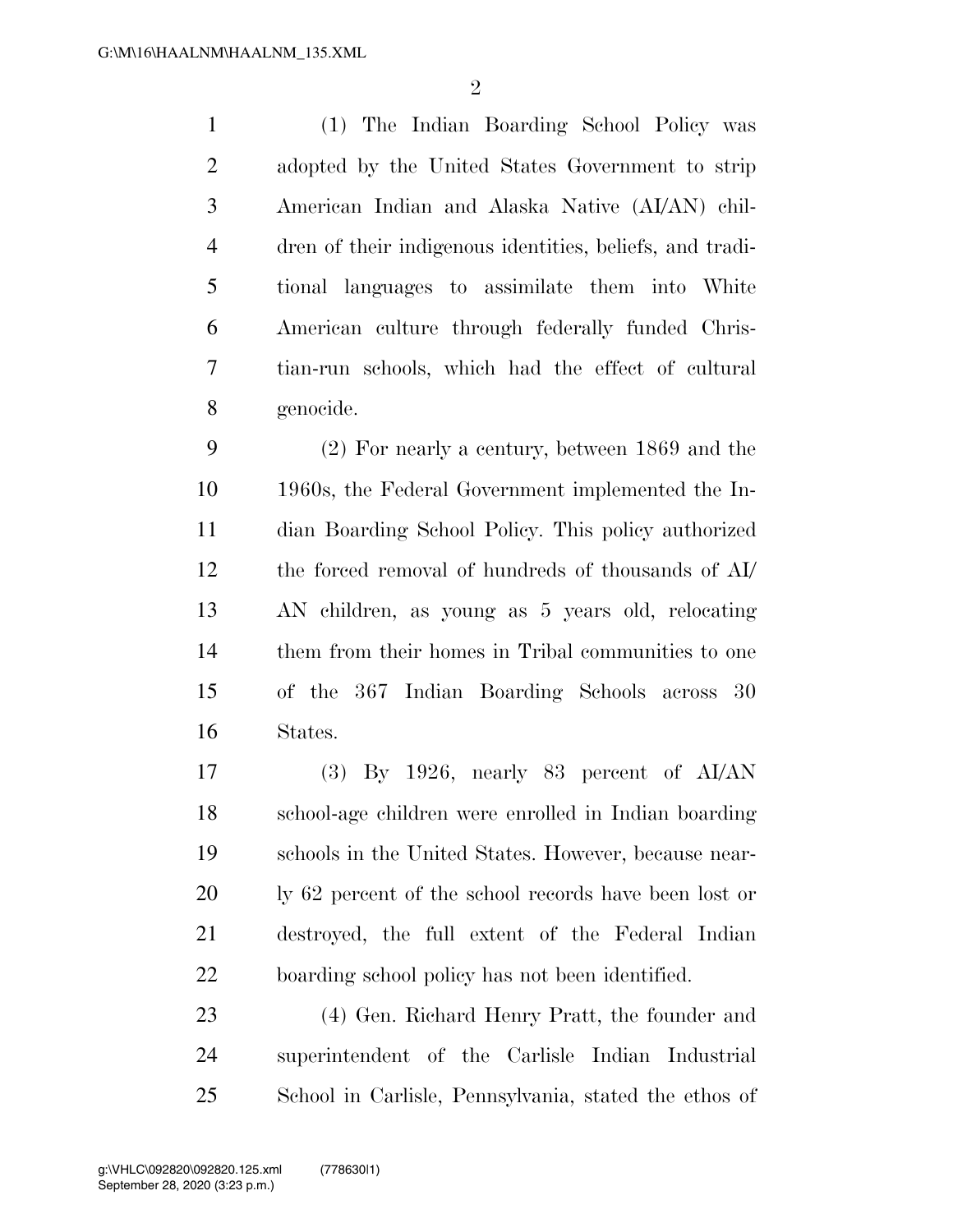this policy to ''kill the Indian in him, and save the man''. Founded in 1879, the Carlisle Indian School set the precedent as the first government-funded off- reservation Indian boarding school in the United States where over 10,000 AI/AN children were en-rolled from over 140 Tribes.

 (5) The Indian Boarding School policy was de- signed to assimilate AI/AN children into White American culture by stripping them of their cultural identities, often through physical, sexual, psycho- logical, and spiritual abuse and neglect. Many of the children who were taken to boarding schools never returned to their communities. At the Carlisle In- dian School alone, approximately 180 AI/AN chil-dren were buried.

 (6) While attending Indian boarding schools, AI/AN children suffered additional psychological abuses as they were sent to white-owned homes and businesses for involuntary and unpaid manual labor work during the summers. Many children ran away and remained missing, or died of illnesses due to harsh living conditions, abuse, and/or substandard health care provided by the schools.

 (7) Many of the children were buried in un-marked graves or off-campus cemeteries. Inaccurate,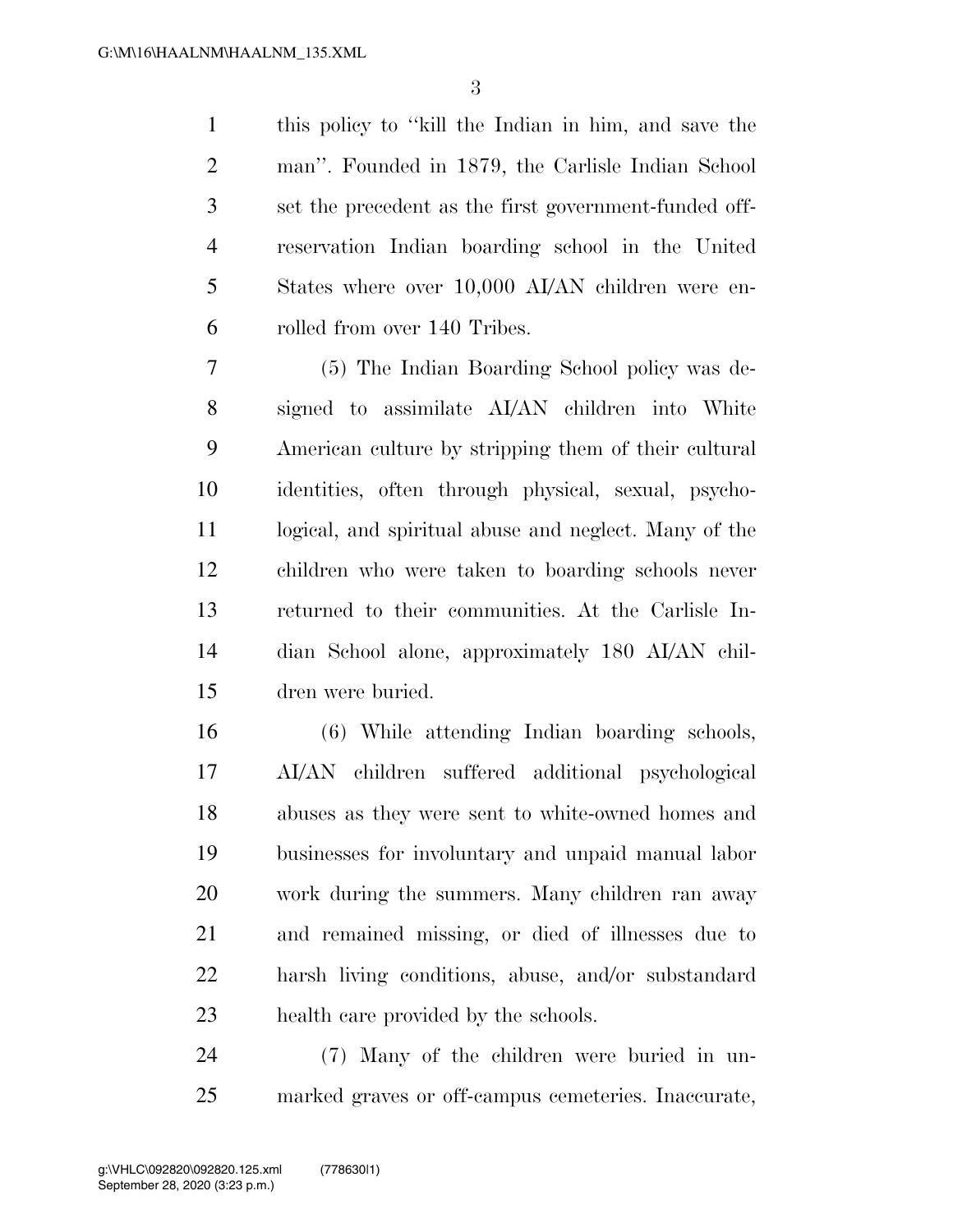scattered, and missing school records make it nearly impossible for families to locate the final resting place of their loved ones, especially since only 38 percent of the school's records have been located from 142 of the known 367 boarding schools.

 (8) Parents of the children who were forcibly removed to the boarding schools were prohibited from visiting or engaging in correspondence with their children. Parental resistance to compliance with this harsh no-contact policy resulted in their in- carceration or loss of access to basic provisions in-cluding food rations, clothing, or both.

 (9) The 2018 Broken Promises Report pub- lished by the United States Commission on Civil Rights reported that AI/AN communities continue to experience intergenerational trauma resulting from experiences in Indian Boarding Schools that divided cultural family structures, damaged indigenous iden- tities, and inflicted chronic psychological ramifica-20 tions on AI/AN children and families.

 (10) The Centers for Disease Control and Pre- vention Kaiser Permanente Adverse Childhood Expe- riences Study shows that adverse or traumatic child- hood experiences disrupts brain development leading to a higher likelihood of negative health outcomes as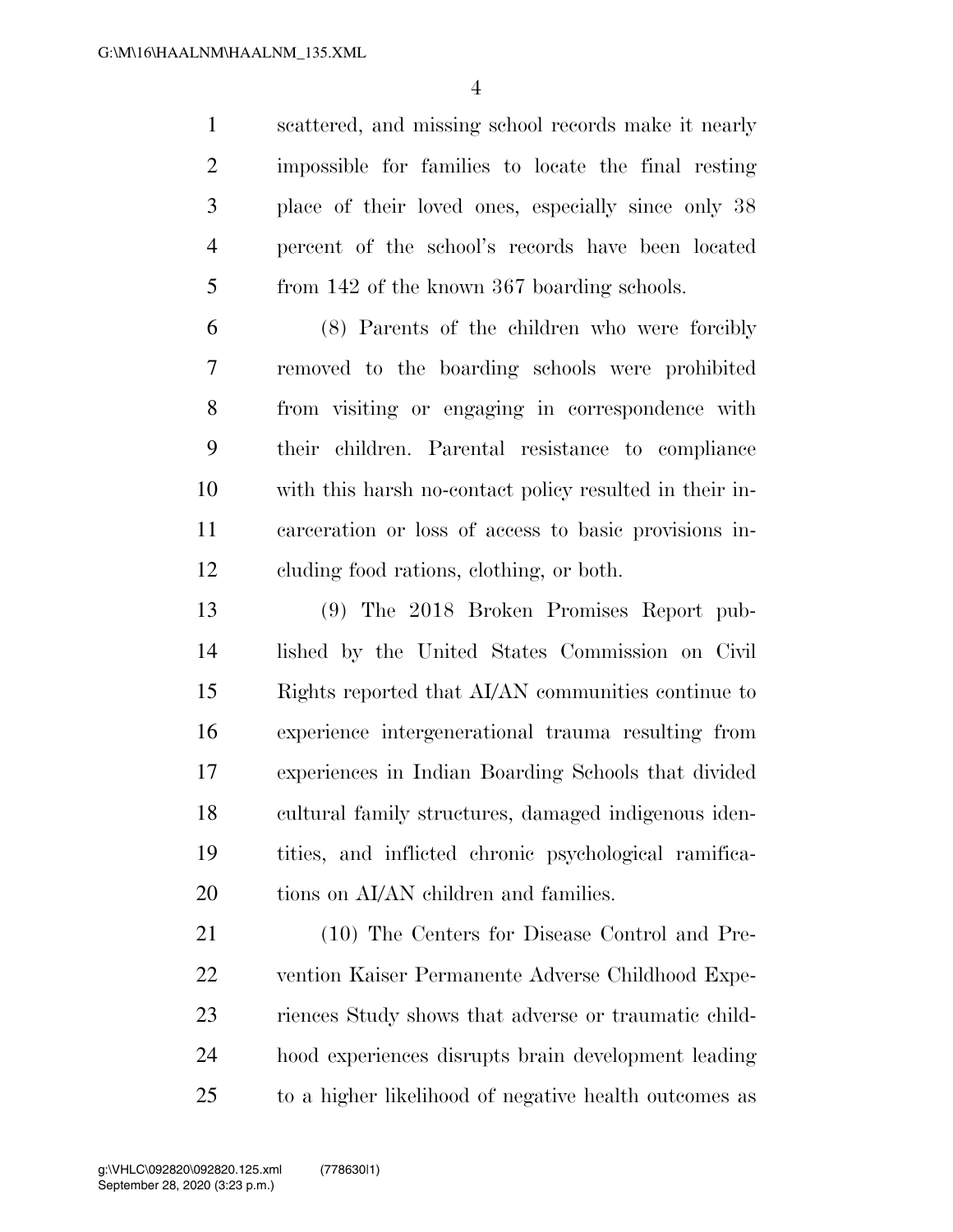adults including, but not limited to, heart disease, obesity, diabetes, and autoimmune diseases. AI/ANs suffer from disproportional rates of each of these diseases compared to the national average today.

 (11) The longstanding ramifications of the in- humane treatment of AI/AN children and families at these boarding schools continues to impact Tribal communities through intergenerational trauma, cy- cles of violence and abuse, disappearance, health dis- parities, substance abuse, premature deaths, and ad-ditional undocumented psychological trauma.

 (12) The continuing lasting implications of the Federal Indian Boarding School Policy and inhu- mane treatment of AI/AN children and families in- fluenced modern U.S. Department of the Interior's Bureau of Indian Education (BIE) -operated schools. These schools have often failed to meet the many needs of nearly 50,000 AI/AN students across 23 States.

 (13) The replication of assimilation policies of 21 the boarding school era also presented itself through other Federal programs like the Indian Adoption Project (1958 to 1967) that placed AI/AN children in non-Indian households and institutions for foster 25 care or adoption across 25 States.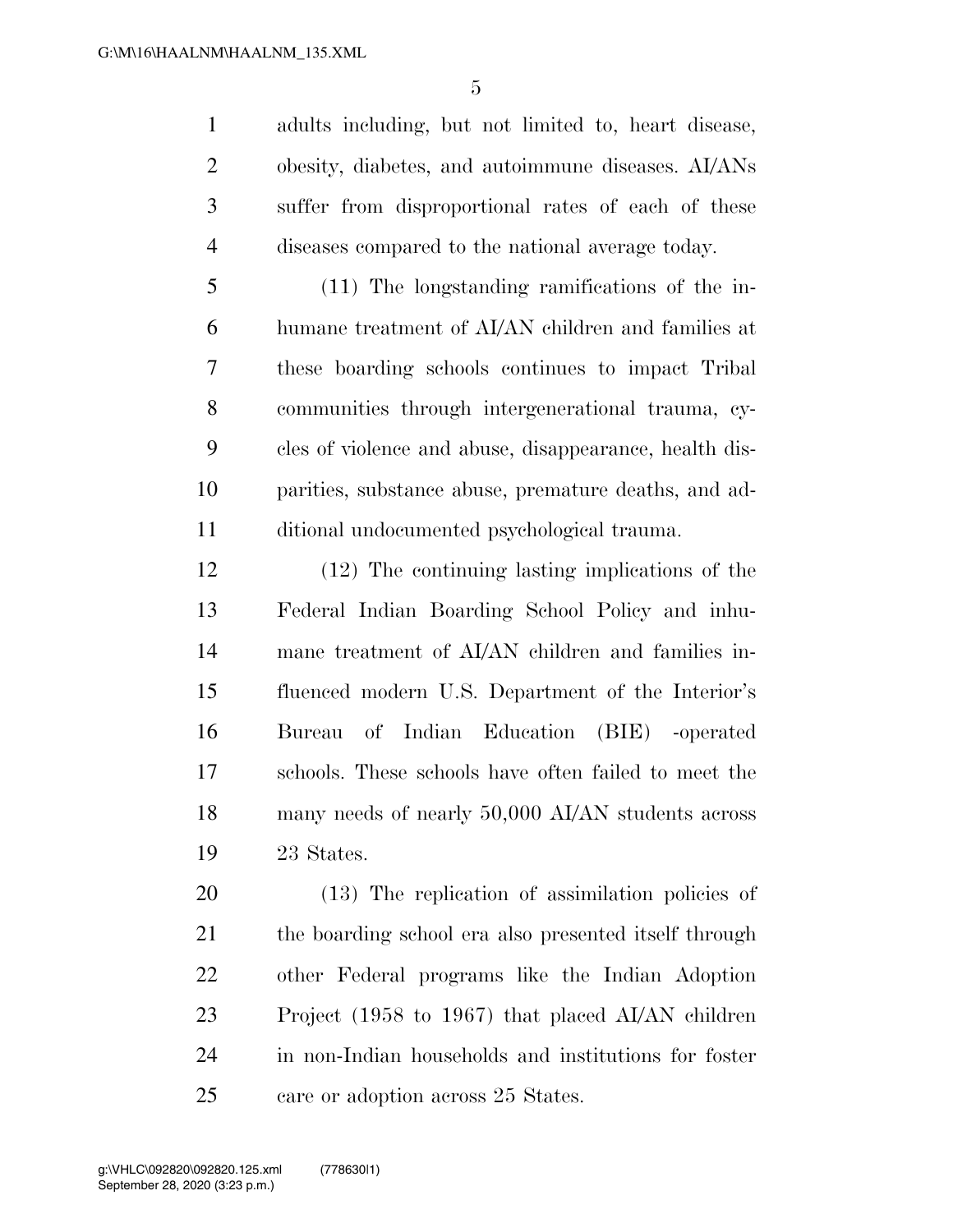(14) The Association on American Indian Af- fairs reported that the continuation of cultural geno- cide and assimilation policies through Federal AI/ AN adoption and foster care programs between 1941 to 1967 separated as many as one-third of Na- tive American children from their families in Tribal communities, subsequently prompting the creation of the Indian Child Welfare Act (ICWA) to stop the re-moval of children.

 (15) In some States, over 50 percent of foster care children in State adoption systems are Native American. The general lack of public awareness, in- formation, and acknowledgment of the residual im- pacts of the Indian Boarding School Policy and in- tergenerational trauma remain, signaling the over- due need for an investigative Federal committee to further document and expose the assimilation and cultural genocide implemented under this policy.

#### **SEC. 3. PURPOSES.**

The purposes of this Act are as follows:

 (1) To establish a new Truth and Healing Com- mission on Indian Boarding School Policy in the United States to formally investigate and document, for the first time in history, cultural genocide, as-similation practices, and human rights violations of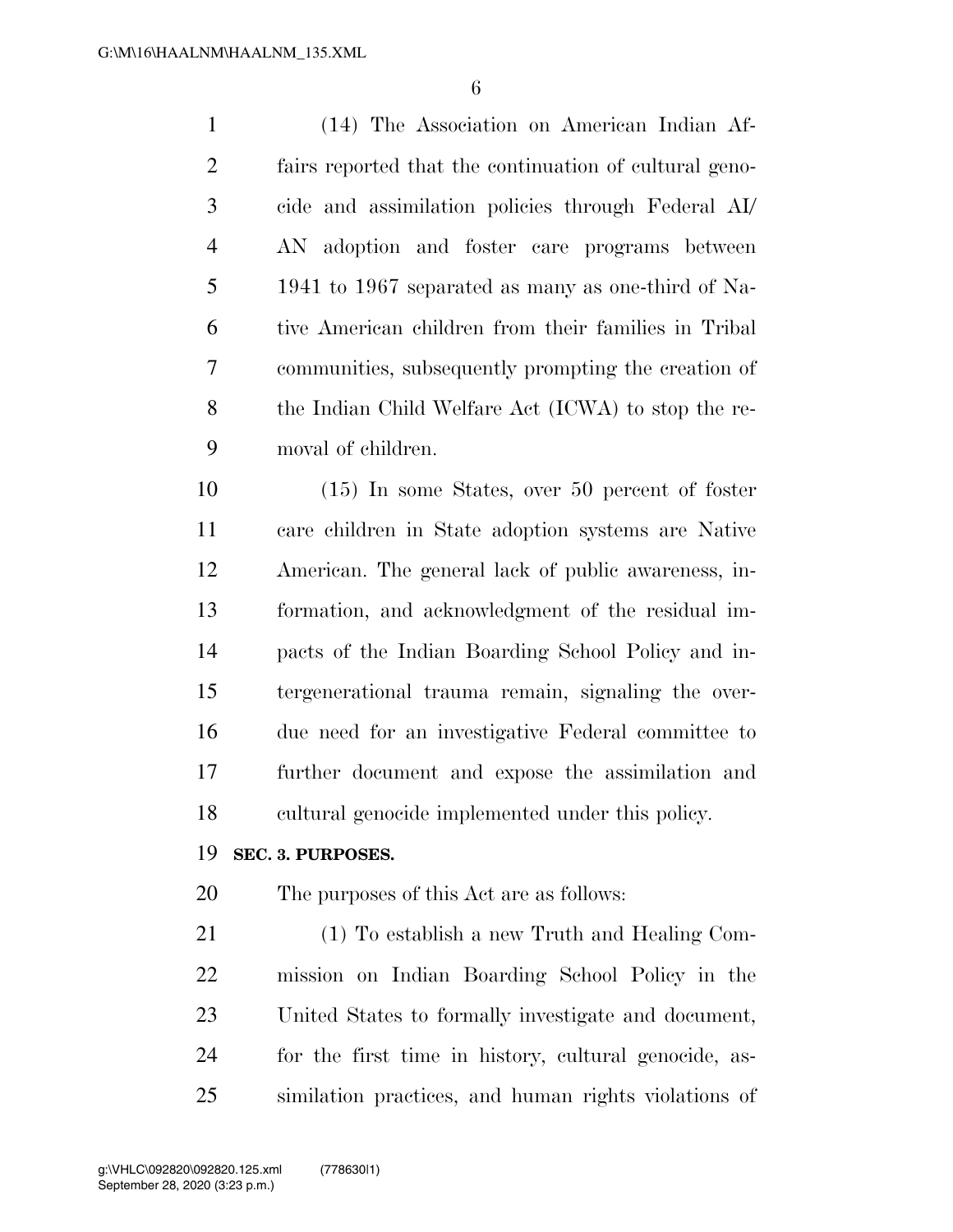Indian Boarding Schools in the United States, to study the impact and ongoing effects of historical and intergenerational trauma in Tribal communities, and to provide a forum for Indigenous victims and families to discuss the personal impacts of physical, psychological, and spiritual violence.

 (2) To further develop recommendations for the Federal Government to acknowledge and heal the historical and intergenerational trauma caused by the Federal Indian Boarding School Policy and other cultural genocide practices, including rec- ommendations to stop the continued removal of AI/ AN children from their families and Tribal commu- nities under modern-day assimilation practices car- ried out by State social service departments, foster care agencies, and adoption services.

**SEC. 4. TRUTH AND HEALING COMMISSION ON INDIAN** 

 **BOARDING SCHOOL POLICY IN THE UNITED STATES.** 

(a) DEFINITIONS.—In this section:

 (1) COMMISSION.—The term ''Commission'' means the Truth and Healing Commission on Indian Boarding School Policy in the United States estab-24 lished by subsection  $(b)(1)$ .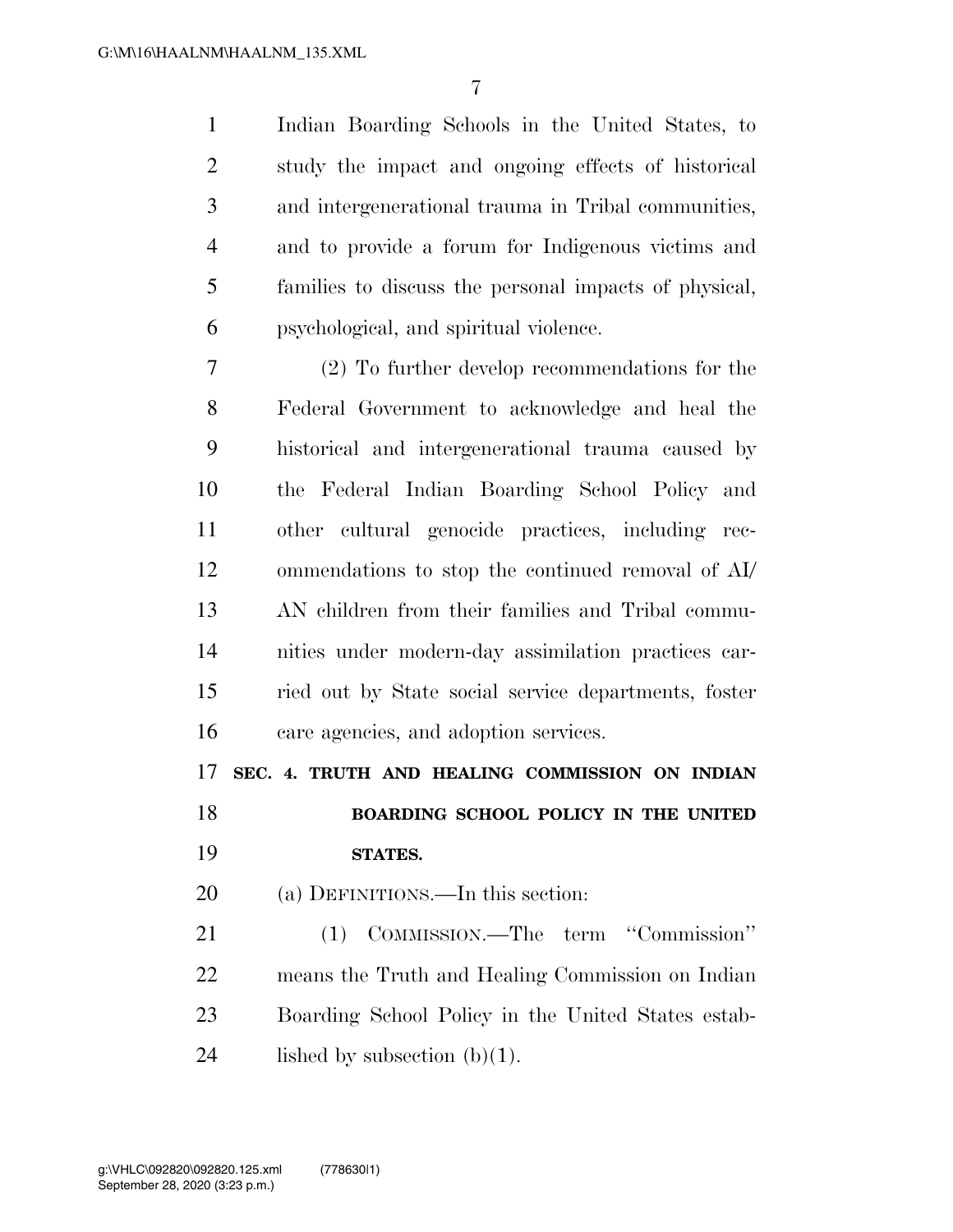(2) INDIAN BOARDING SCHOOL POLICY.—The term ''Indian Boarding School Policy'' means the policy of the Federal Government under which more than 100,000 American Indian and Alaska Native children were forcibly removed from their family homes and placed in any of 460 Bureau of Indian Affairs-operated schools, including 367 Indian boarding schools, at which assimilation and ''civiliza- tion'' practices were inflicted on those children as part of the assimilation efforts of the Federal Gov- ernment, advancing eradication of indigenous peo-ples' cultures in the United States.

(b) ESTABLISHMENT.—

 (1) IN GENERAL.—There is established the Truth and Healing Commission on Indian Boarding School Policy in the United States.

 (2) PURPOSE.—The purpose of the Commission is to investigate the experience, impacts, and ongo- ing effects of the Indian Boarding School Policy, in- cluding the impacts and ongoing effects of the inter- generational trauma inflicted on American Indian and Alaska Native families, including physical, psy- chological, sexual, and spiritual violence inflicted on Native American children as young as 5 years old for speaking indigenous languages or engaging in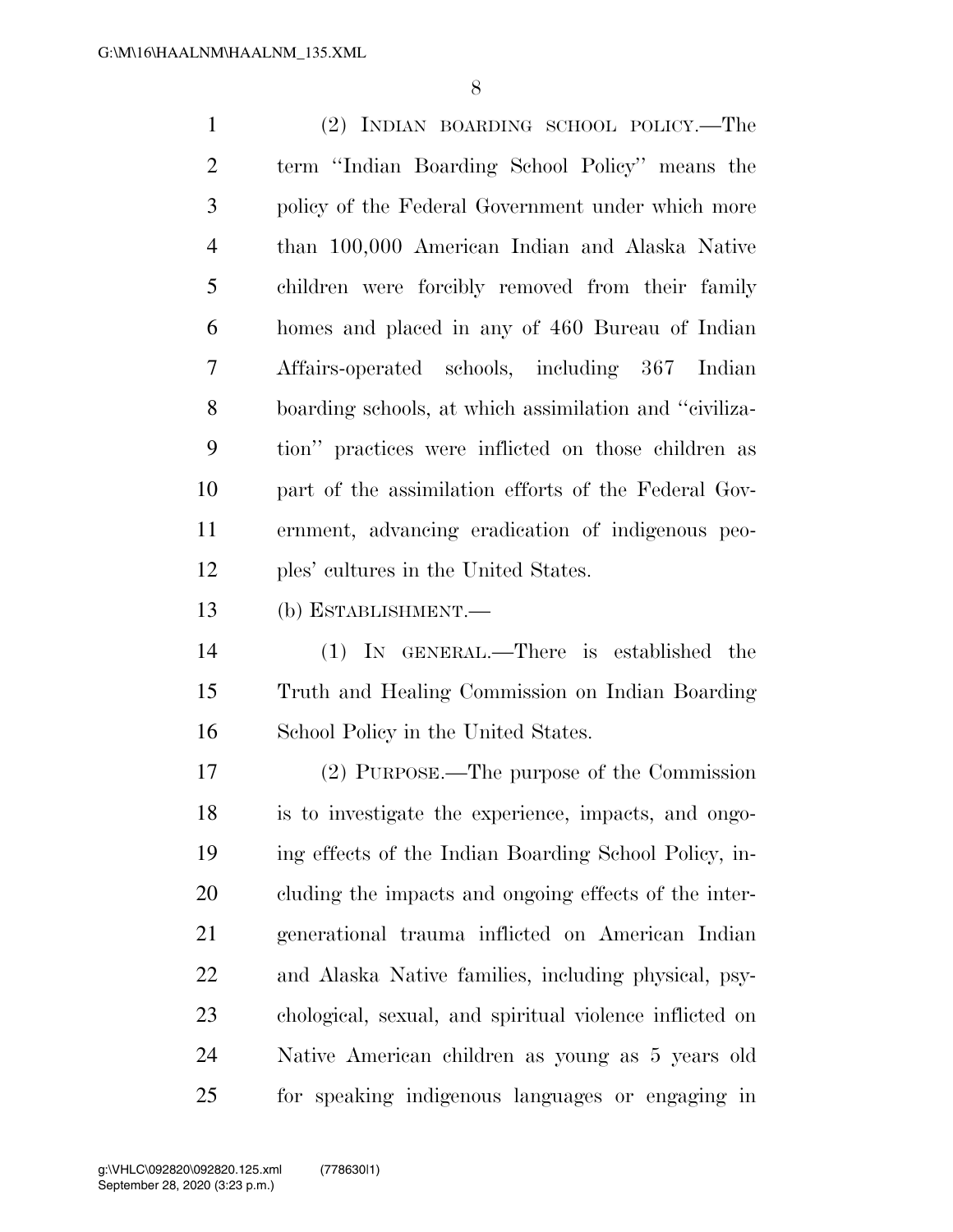| $\mathbf{1}$   | traditional practices. In addition to, obtaining accu- |
|----------------|--------------------------------------------------------|
| $\overline{2}$ | rate records and oral accounts of the events that      |
| 3              | took place at the boarding schools.                    |
| $\overline{4}$ | $(3)$ MEMBERSHIP.—                                     |
| 5              | (A) IN GENERAL.—The Commission shall                   |
| 6              | be composed of members appointed as follows:           |
| 7              | (i) Not fewer than 1 member ap-                        |
| 8              | pointed by the President.                              |
| 9              | (ii) Not fewer than 1 member ap-                       |
| 10             | pointed by the President pro tempore of                |
| 11             | the Senate, on the recommendation of the               |
| 12             | majority leader of the Senate.                         |
| 13             | (iii) Not fewer than 1 member ap-                      |
| 14             | pointed by the President pro tempore of                |
| 15             | the Senate, on the recommendation of the               |
| 16             | minority leader of the Senate.                         |
| 17             | (iv) Not fewer than 2 members ap-                      |
| 18             | pointed by the Speaker of the House of                 |
| 19             | Representatives, of whom not fewer than 1              |
| 20             | shall be appointed on the recommendation               |
| 21             | of the minority leader of the House of                 |
| 22             | Representatives.                                       |
| 23             | (B) REQUIREMENTS FOR MEMBERSHIP.                       |
| 24             | To the maximum extent practicable, the Presi-          |
| 25             | dent and the Members of Congress shall ap-             |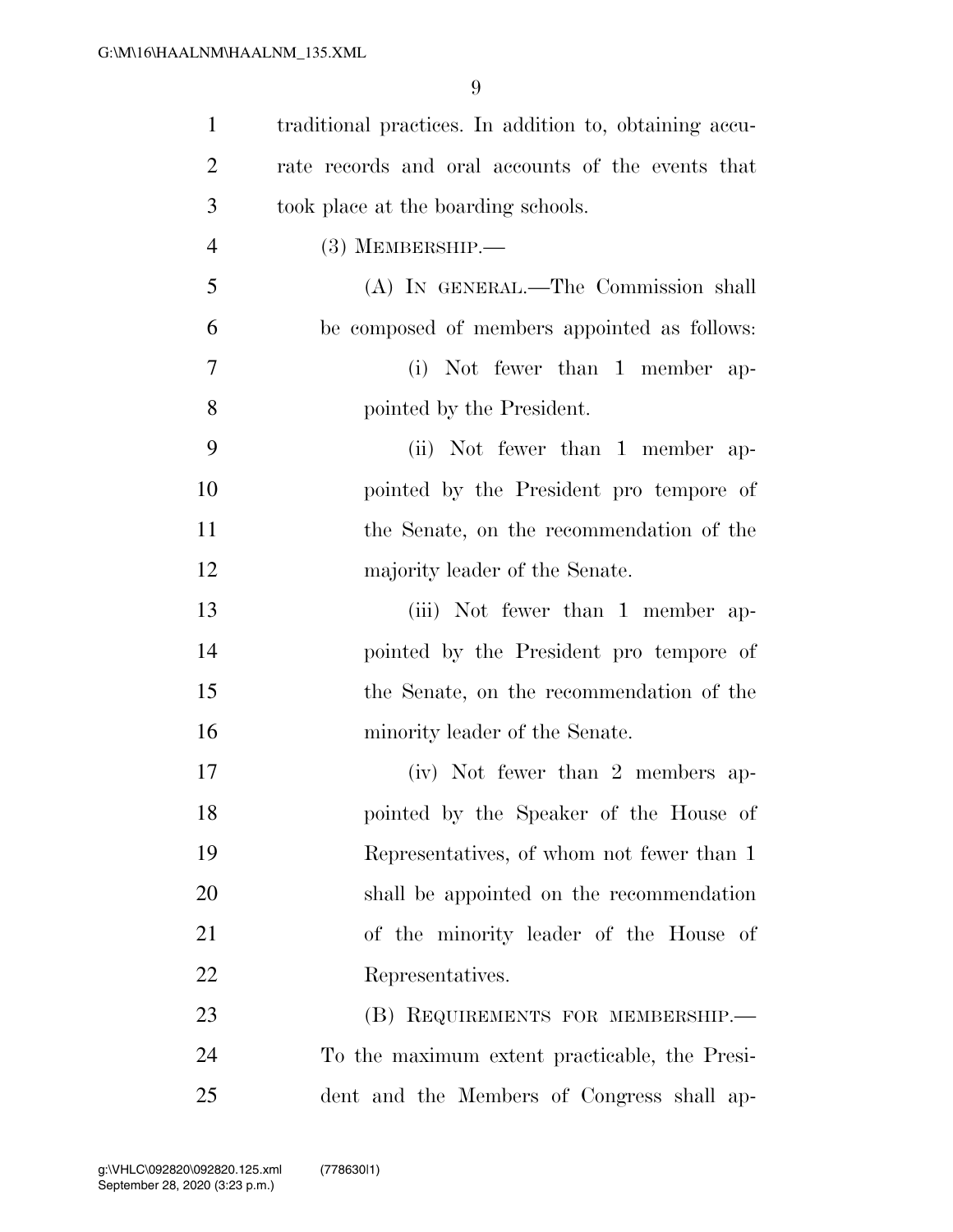| $\mathbf{1}$   | point members of the Commission under sub-        |
|----------------|---------------------------------------------------|
| $\overline{2}$ | paragraph $(A)$ to represent diverse experiences  |
| 3              | and backgrounds so as to include Tribal rep-      |
| $\overline{4}$ | resentatives and experts who will provide bal-    |
| 5              | anced points of view with regard to the duties    |
| 6              | of the Commission, including Tribal representa-   |
| 7              | tives and experts—                                |
| 8              | (i) from diverse geographic areas; and            |
| 9              | (ii) who possess personal experience              |
| 10             | with, diverse policy experience with, or spe-     |
| 11             | cific expertise in, Indian boarding school        |
| 12             | history or the Indian Boarding School Pol-        |
| 13             | icy.                                              |
| 14             | PRESIDENTIAL APPOINTMENT.—The<br>(C)              |
| 15             | President shall make appointments to the Com-     |
| 16             | mission under this paragraph in coordination      |
| 17             | with the Secretary of the Interior and the Di-    |
| 18             | rector of the Bureau of Indian Education.         |
| 19             | (D) MEMBERS TO BE INCLUDED.—To the                |
| 20             | maximum extent practicable, the membership of     |
| 21             | the Commission shall include—                     |
| 22             | $(i)$ 1 representative from each of $\rightarrow$ |
| 23             | (I) the National Native American                  |
| 24             | Boarding School Healing Coalition;                |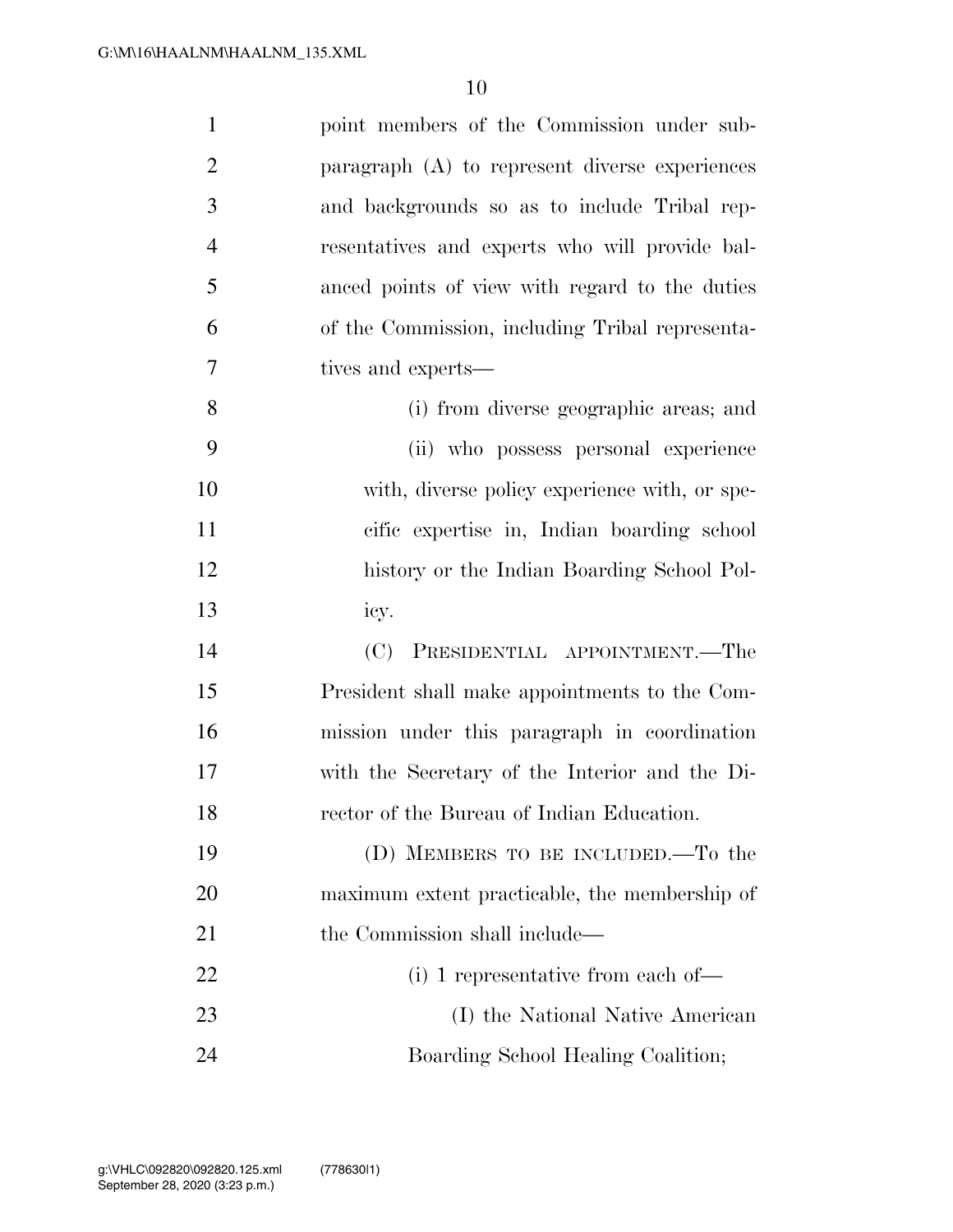| $\mathbf{1}$   | (II) the National Indian Edu-         |
|----------------|---------------------------------------|
| $\overline{2}$ | cation Association;                   |
| 3              | (III) the American Indian Higher      |
| $\overline{4}$ | Education Consortium; and             |
| 5              | (IV) National Indian Child Wel-       |
| 6              | fare Association;                     |
| $\overline{7}$ | the Director or Administrator<br>(ii) |
| 8              | $of$ —                                |
| 9              | (I) the Bureau of Indian Edu-         |
| 10             | cation;                               |
| 11             | (II) the Office of Indian Edu-        |
| 12             | cation of the Department of Edu-      |
| 13             | cation;                               |
| 14             | (III) the Administration for Na-      |
| 15             | tive Americans of the Administration  |
| 16             | for Children and Families of the De-  |
| 17             | partment of Health and Human Serv-    |
| 18             | ices; and                             |
| 19             | (IV) the National Museum of the       |
| 20             | American Indian of the Smithsonian    |
| 21             | Institution;                          |
| 22             | (iii) not fewer than—                 |
| 23             | (I) 5 members of different Indian     |
| 24             | Tribes from diverse geographic areas, |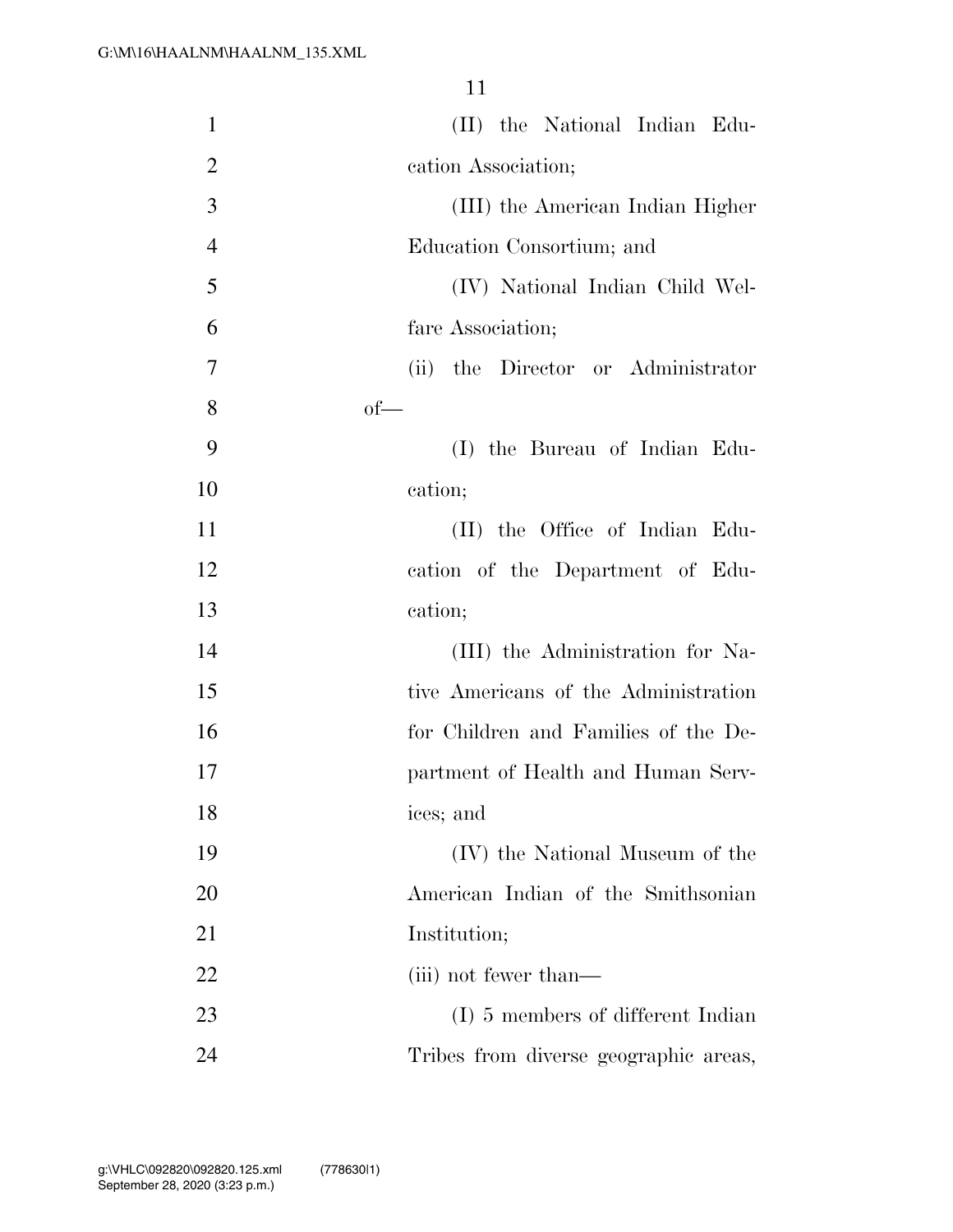| $\mathbf{1}$   | to be selected from among nomina-      |
|----------------|----------------------------------------|
| $\overline{2}$ | tions submitted by Indian Tribes;      |
| 3              | $(II)$ 2 health care or mental         |
| $\overline{4}$ | health practitioners, counselors, or   |
| 5              | providers with experience in working   |
| 6              | with former students of Indian board-  |
| $\overline{7}$ | ing schools, to be selected from among |
| 8              | nominations of Tribal chairs or elect- |
| 9              | ed Tribal leadership local to the re-  |
| 10             | gion in which the practitioner, coun-  |
| 11             | selor, or provider works;              |
| 12             | (III) 3 members of different na-       |
| 13             | tional Indian organizations, regional  |
| 14             | Indian organizations, or urban Indian  |
| 15             | organizations that are focused on, or  |
| 16             | have relevant expertise with, the his- |
| 17             | tory and systemic trauma associated    |
| 18             | with the Indian Boarding School Pol-   |
| 19             | icy;                                   |
| 20             | (IV) 4 former students or Indian       |
| 21             | survivors who attended Indian board-   |
| 22             | ing schools;                           |
| 23             | (V) 2 family members of students       |
| 24             | who attended Indian boarding schools,  |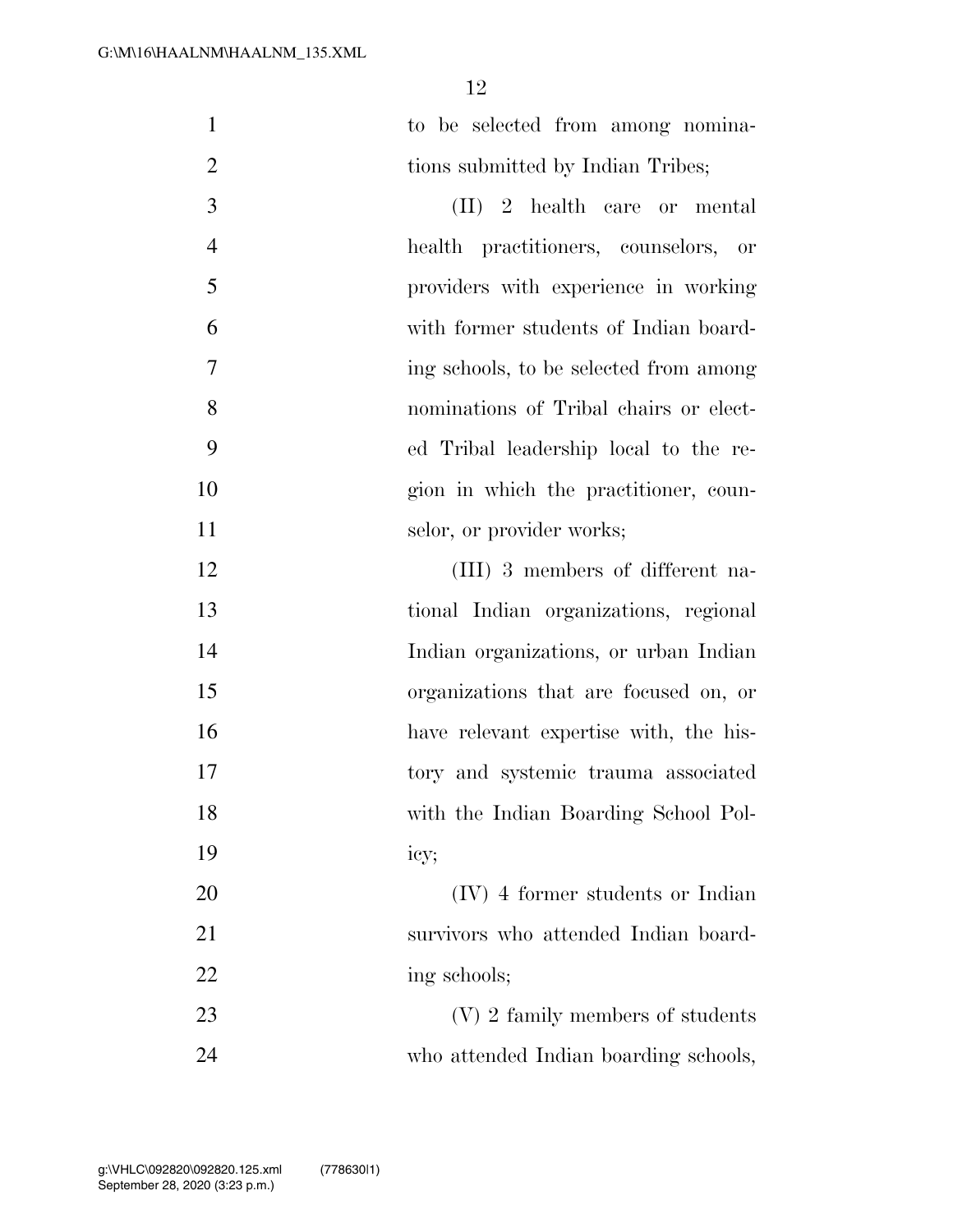to represent diverse regions of the United States;

3 (VI) 2 students who currently at- tend an Indian boarding school, in- cluding not fewer than 1 student who currently attends the Chemawa Indian School (OR), Haskell Indian Nations University (KS), Mount Edgecumbe (AK), Santa Fe Indian School (NM), 10 or Sherman Institute (CA);

11 (VII) 2 students who currently attend a BIE-operated boarding school, tribally-controlled boarding school, State public boarding school, private nonprofit boarding school for- merly operated by the Federal Gov- ernment, parochial boarding school, and BIE-operated college or univer- sity; (VIII) 2 former teachers who

21 taught at an Indian boarding school 22 for not fewer than 5 years; and 23 (IX) 1 representative of the

International Indian Treaty Council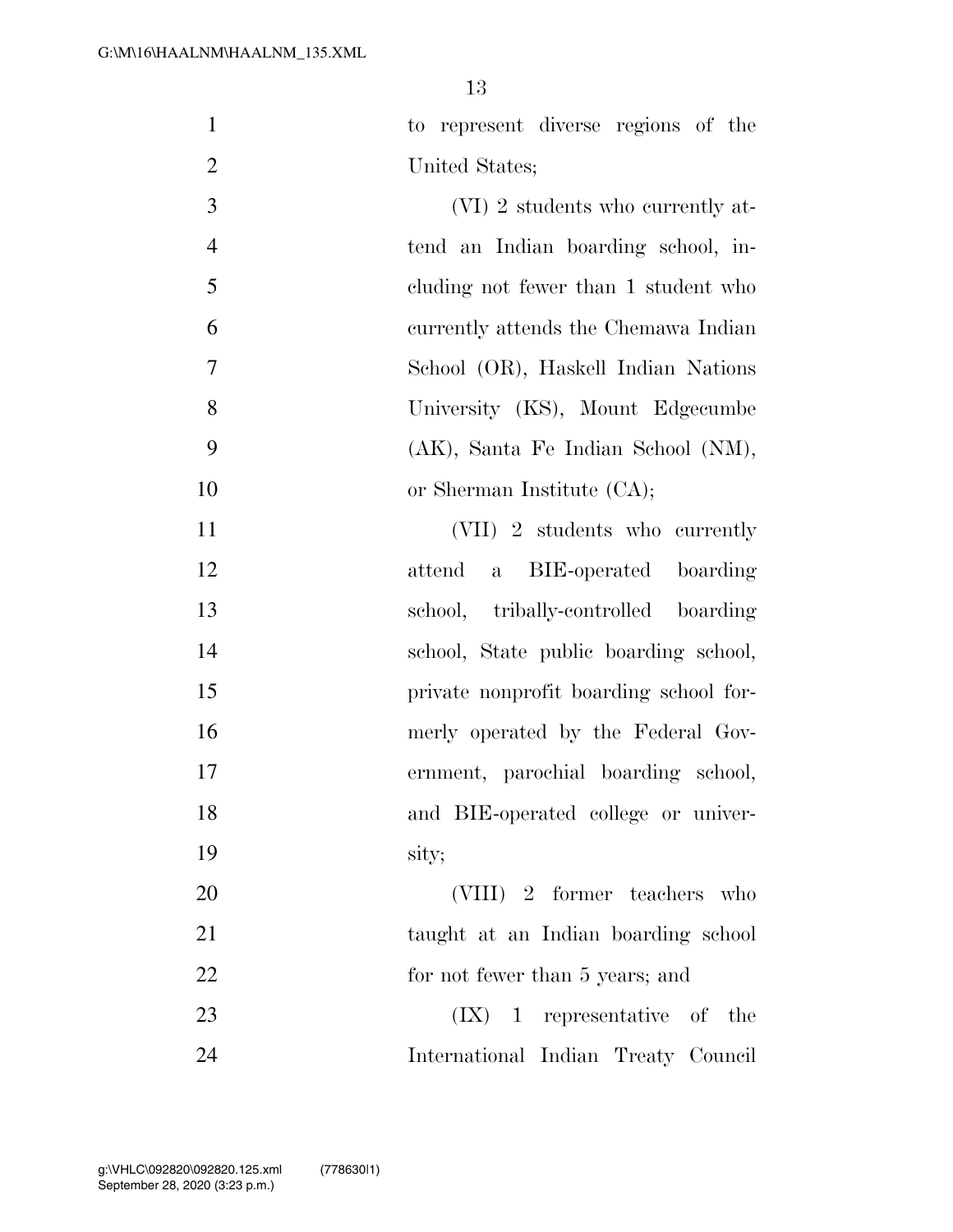| $\mathbf{1}$   | (IITC) or Association on American                |
|----------------|--------------------------------------------------|
| $\overline{2}$ | Indian Affairs (AAIA).                           |
| 3              | (E) DATE.—The appointments of the                |
| $\overline{4}$ | members of the Commission shall be made not      |
| 5              | later than 120 days after the date of the enact- |
| 6              | ment of this Act.                                |
| 7              | (4) PERIOD OF APPOINTMENT; VACANCIES; RE-        |
| 8              | MOVAL.-                                          |
| 9              | (A) PERIOD OF APPOINTMENT.—A mem-                |
| 10             | ber of the Commission shall be appointed for a   |
| 11             | term of 2 years.                                 |
| 12             | (B) VACANCIES.—A vacancy in the Com-             |
| 13             | mission-                                         |
| 14             | (i) shall not affect the powers of the           |
| 15             | Commission; and                                  |
| 16             | (ii) shall be filled in the same manner          |
| 17             | as the original appointment.                     |
| 18             | (C) REMOVAL.—The President or a Mem-             |
| 19             | ber of Congress making an appointment under      |
| 20             | paragraph $(3)(A)$ may remove a member ap-       |
| 21             | pointed by that President or Member of Con-      |
| 22             | gress, respectively, only for neglect of duty or |
| 23             | malfeasance in office.                           |
| 24             | (5) MEETINGS.—The Commission shall meet at       |
|                |                                                  |

the call of the Chairperson.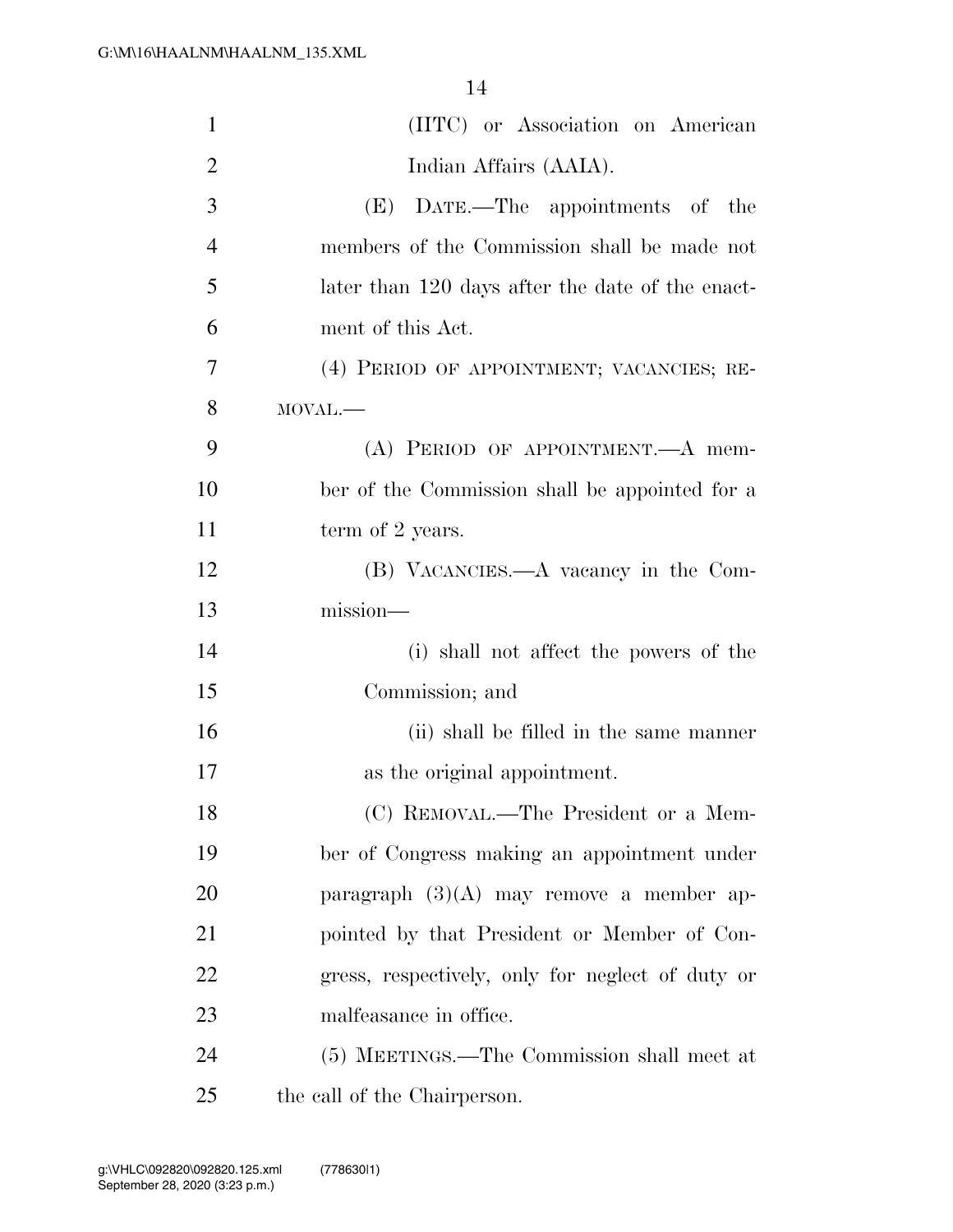(6) QUORUM.—A majority of the members of the Commission shall constitute a quorum, but a lesser number of members may hold hearings.

 (7) CHAIRPERSON AND VICE CHAIRPERSON.— The Commission shall select a Chairperson and Vice Chairperson from among the members of the Com-mission.

8 (c) DUTIES OF THE COMMISSION.—

 (1) IN GENERAL.—The Commission shall de- velop recommendations on actions the Federal Gov- ernment can take to adequately address the histor- ical and intergenerational trauma inflicted by the In- dian Boarding School Policy, including recommenda- tions on ways to stop the continued removal of In- dian children from their families and reservations under modern-day assimilation practices carried out by State social service departments, foster care agencies, and adoption agencies.

 (2) MATTERS STUDIED.—The matters studied by the Commission under paragraph (1) shall in-clude—

 (A) the implementation of the Indian Boarding School Policy at the 460 schools oper-ated by the Bureau of Indian Affairs;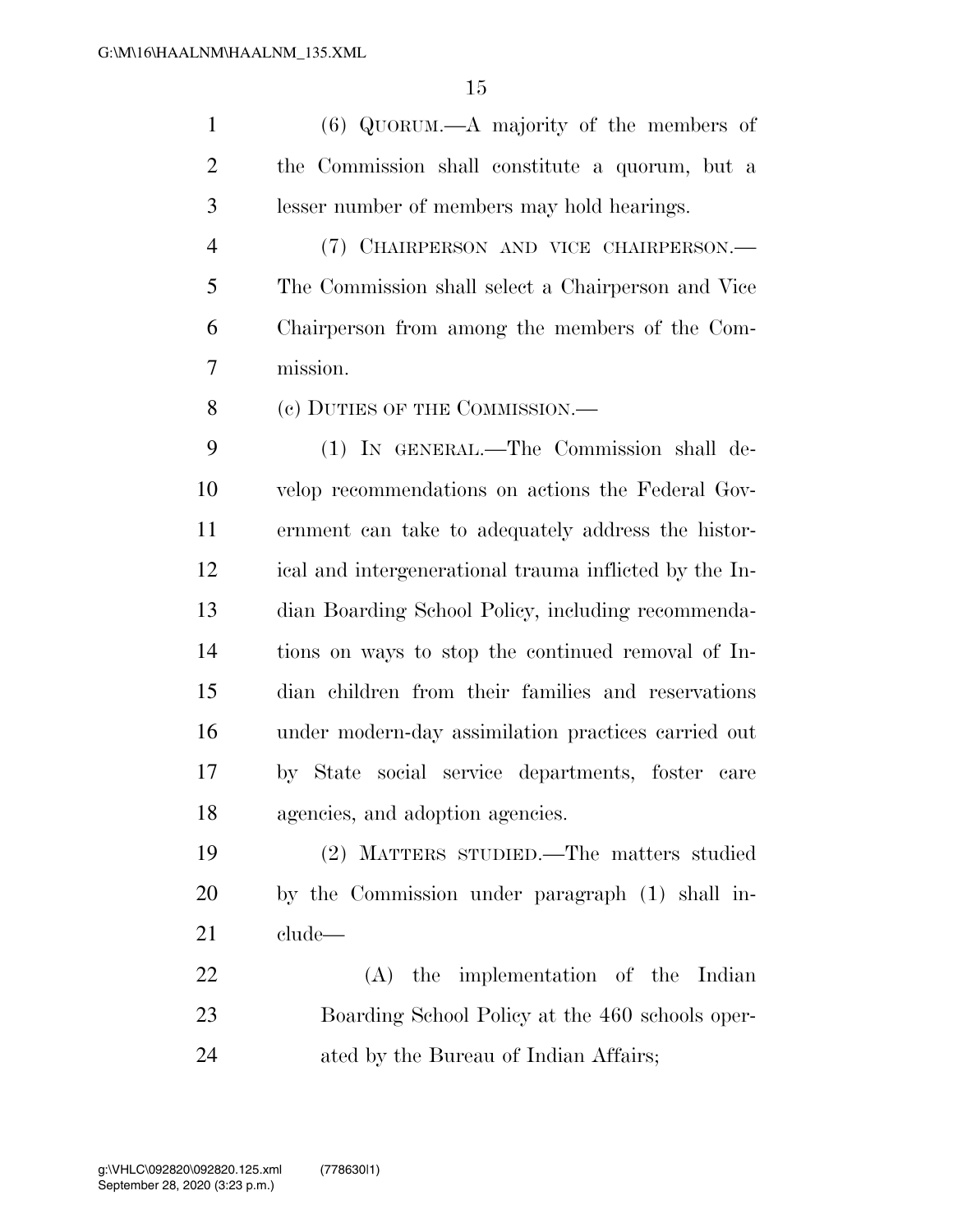| $\mathbf{1}$   | (B) how the assimilation practices of the               |
|----------------|---------------------------------------------------------|
| $\overline{2}$ | Federal Government advanced the cultural                |
| 3              | genocide of Native Americans; and                       |
| $\overline{4}$ | (C) the impacts and ongoing effects of the              |
| 5              | Indian Boarding School Policy.                          |
| 6              | (3) ADDITIONAL DUTIES.—In carrying<br>out               |
| 7              | paragraph (1), the Commission shall locate, docu-       |
| 8              | ment, analyze, and preserve records from boarding       |
| 9              | schools described in paragraph $(2)(A)$ , including any |
| 10             | records held at State and local levels.                 |
| 11             | (4) TESTIMONY.—The Commission shall take                |
| 12             | testimony from survivors of boarding schools de-        |
| 13             | scribed in paragraph $(2)(A)$ , identifying how the ex- |
| 14             | perience impacts the lives of the survivors, so that    |
| 15             | their stories will be remembered as part of the his-    |
| 16             | tory of the United States.                              |
| 17             | $(5)$ REPORT.—Not later than 24 months after            |
| 18             | the date of the enactment of this Act, the Commis-      |
| 19             | sion shall make publicly available and submit to the    |
| 20             | President, the White House Council on Native            |
| 21             | American Affairs, the Secretary of the Interior, the    |
| 22             | Committee on Indian Affairs of the Senate, the          |
| 23             | Committee on Natural Resources of the House of          |
| 24             | Representatives, and the Members of Congress mak-       |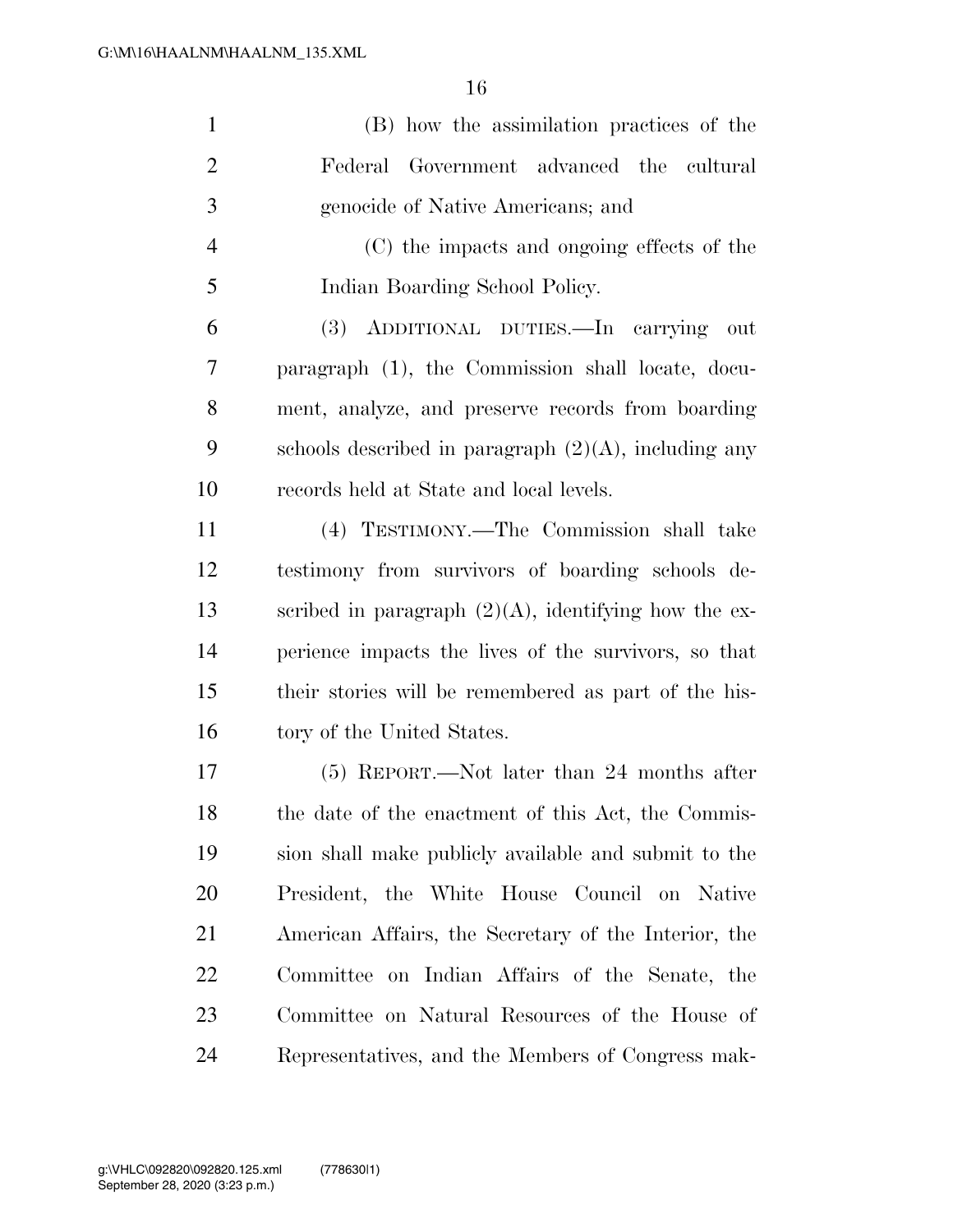1 ing appointments under paragraph  $(3)(A)$ , a report containing—

 (A) a detailed statement of the findings and conclusions of the Commission;

 (B) the recommendations of the Commis- sion for such legislation and administrative ac-tions as the Commission considers appropriate;

 (C) the recommendations of the Commis- sion to increase Federal funding to adequately fund American Indian and Alaska Native pro- grams for mental health, traditional healing programs, and mandatory inclusion of Native American history, including the history of the Indian Boarding School Policy, in required K– 12 curriculum; and

 (D) other related recommendations of the Commission—

 (i) to address historical and intergen- erational trauma inflicted on American In- dian and Alaska Native communities by 21 the Indian Boarding School Policy; and 22 (ii) to discontinue the harmful prac- tices and policies that continue in boarding schools operated or funded by the Bureau